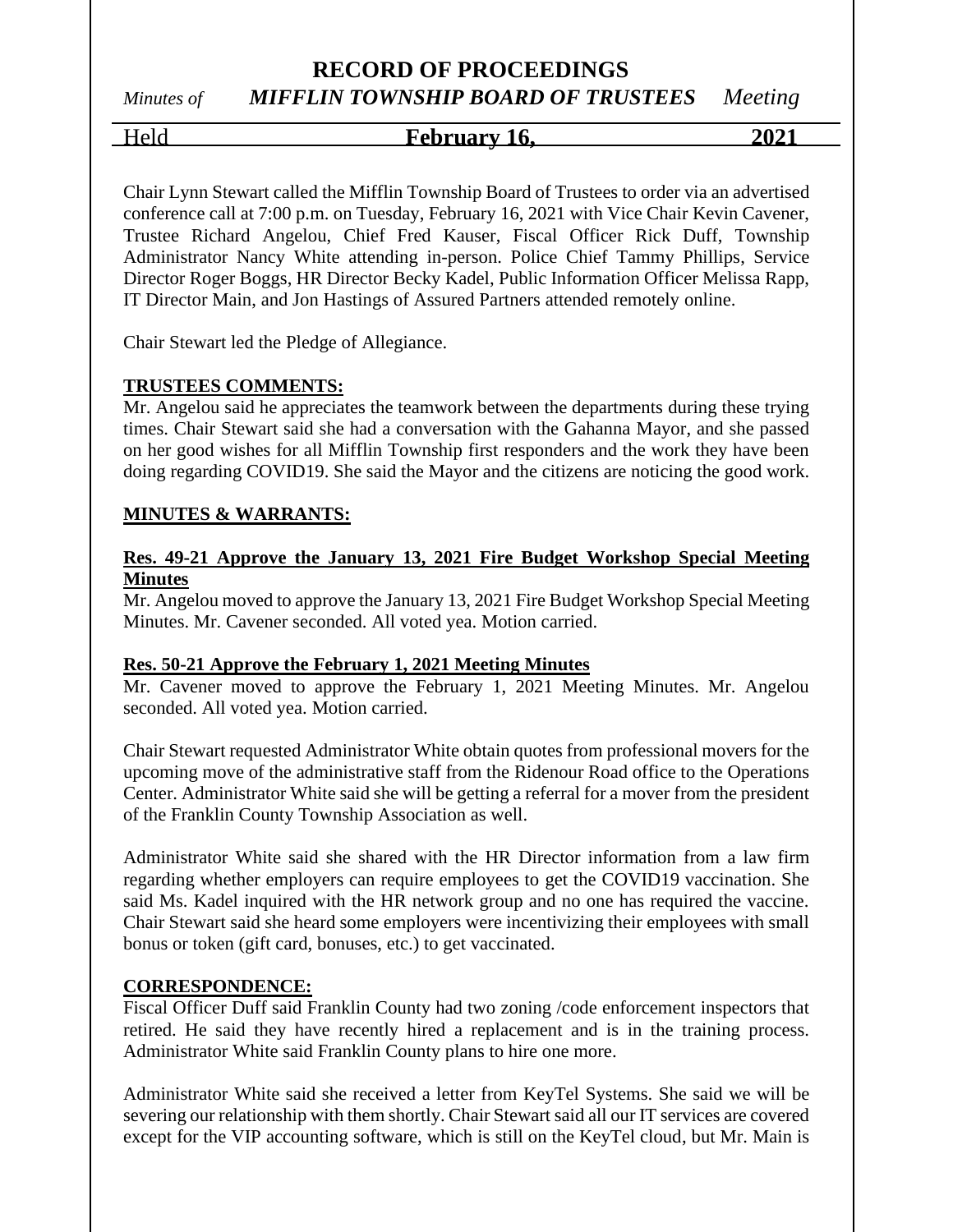# **RECORD OF PROCEEDINGS** *Minutes of MIFFLIN TOWNSHIP BOARD OF TRUSTEES Meeting*

Held **February 16, 2021**

in the process of moving it to WOW. She said Chief Kauser wrote a memo to her, Administrator White and Jason Nicodemus to that effect.

## **FISCAL OFFICER'S REPORT:**

Fiscal Officer Duff said he receive a Notice of Annexation of 2626 Johnstown Road, near Cassidy Avenue. He said is it a ½-acre 8000 square foot warehouse. He said the property taxes to the township are \$3,800 annually. He said the owners just recently annexed the land directly adjacent to this property.

Fiscal Officer Duff said he is requesting to table his request for a resolution to move money and accounts for the operations center from the fire fund to the general funds. He said he will need action soon as he will need to turn it in with the budget that is due to the county by March. Chair Stewart said she would like to have a meeting with Chief Kauser, Administrator White, and Fiscal Officer Duff and asked Mr. Duff to schedule it.

Fiscal Officer Duff said he is overdue to give Rebecca Rousseau her performance review with input from Administrator White.

Administrator White said she received an e-mail from Jeff Mackey, Franklin County Board of Elections, that the police levy was certified and will be on the May ballot. Fiscal Officer Duff said he had not heard that and would have reported on that had he knew.

#### **TOWNSHIP ADMINISTRATOR'S REPORT:**

Administrator White requested approval of the OTARMA Insurance renewal in the amount of \$144,853.00. She said it includes the Operations Center at \$12,000,370.00, which was not included last year. She believes this may need increased slightly. She said our current liability limits are \$13,000,000.

### **Res. 51-21 Approve the OTARMA Insurance Renewal for 2021-2022 in the amount of \$144,853.00.**

Chair Stewart moved to approve the OTARMA Insurance Renewal for 2021-2022 in the amount of \$144,853.00. Mr. Angelou seconded. All voted yea. Motion carried.

Administrator White noted the vehicle inventory has been updated.

#### **HUMAN RESOURCES:**

Ms. Kadel said a memo was included in the trustees' packets to provide answers to questions from the February  $1<sup>st</sup>$  trustees meeting.

Ms. Kadel said that at this time only one part-time First Responder employee qualifies for Line-of-Duty coverage. She said to qualify, the employee must work an average minimum of 20 hours per week. She said to add the Line-of-Duty coverage to the current Basic Life and AD&D coverage, it will cost an additional \$.50 per employee per month.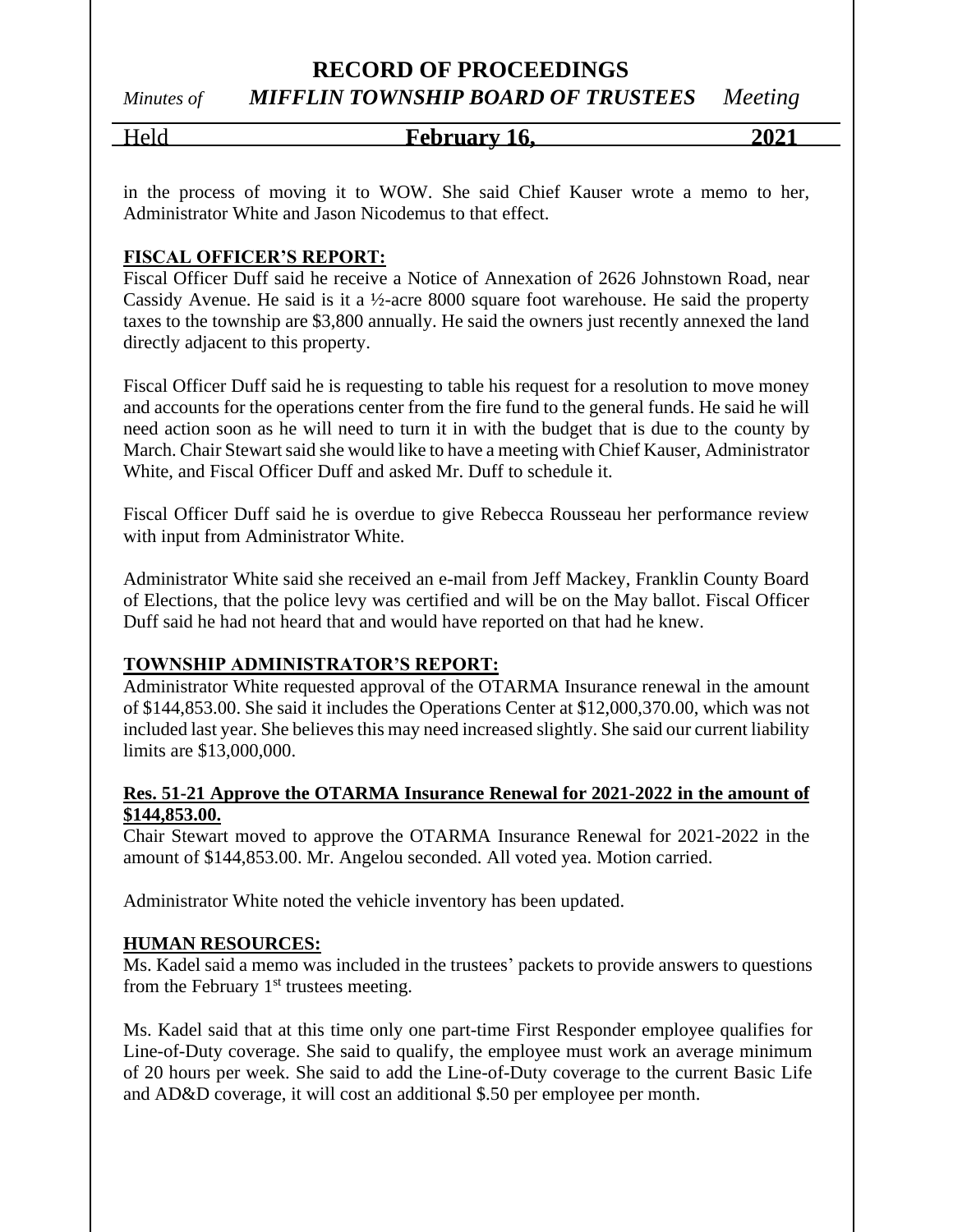# **RECORD OF PROCEEDINGS** *Minutes of MIFFLIN TOWNSHIP BOARD OF TRUSTEES Meeting*

# Held **February 16, 2021**

Chair Stewart moved to add Line-of-duty coverage for all eligible Full-time First Responders and add basic life insurance and AD&D coverage in the amount of \$25,000 with the additional Line-of-Duty coverage for any eligible part-time First Responder. Mr. Cavener seconded. All voted yea. Motion carried.

Ms. Kadel revisited the AFLAC and Colonial Life payroll deduction program. Chair Stewart said to recap, the AFLAC and Colonial Life policies will not be negatively affected or canceled, but the employees who choose to keep those policies will have to contact the vendors directly and plan to pay them directly as the township will not.

Ms. Kadel said Open Enrollment has wrapped up. She said the feedback she has received has been positive. It allowed us to audit everyone's information to enter it into Paycor and test out the benefits platform prior to training and releasing it for use to all employees. Mr. Duff said it also allowed those employees who have AFLAC and Colonial Life policies to find out what the costs would be if they moved to The Standard, which is about a 50% discount on their current rates. Ms. Kadel said the sessions were also intended to be more intimate, where employees might feel more comfortable asking questions that they may not want to ask in an open forum. Ms. Kadel said another reason we transitioned to the virtual format was due to of COVID19.

# **PUBLIC INFORMATION OFFICER:**

Ms. Rapp said the branding packet included a new, revised version of the logo in which the graphics designer modified the colors based on Mr. Cavener's request: red on top, and blue and green on the sides. Everyone agreed they liked the new color scheme. Ms. Rapp said modifications were also made to the stationary to place the logo closer to the words "Mifflin Township". The trustees agreed they would like to see a modification to the letterhead so the logo is centered; centered under the logo should be "Mifflin Township"; centered under "Mifflin Township" should be "Peace. Safety. Welfare." Ms. Rapp agreed to have these changes made.

# **SERVICE:**

Mr. Boggs requested the acceptance of Dave Stevens' retirement, effective February 26, 2021, his last day of work. He said Mr. Stevens has been with the township 7 ½ years.

# **Res. 52-21 Accept the retirement of Dave Stevens, effective February 26, 2021.**

Mr. Angelou moved to accept the retirement of Dave Stevens, effective February 26, 2021. Mr. Cavener seconded. All voted yea. Motion carried.

Mr. Boggs said his department has been busy plowing snow and hauling salt from the county. He said they are getting low on salt; however, it has not affected us yet. He said he is searching for alternative sources.

Mr. Boggs said there have been frequent burials.

# **CODE:**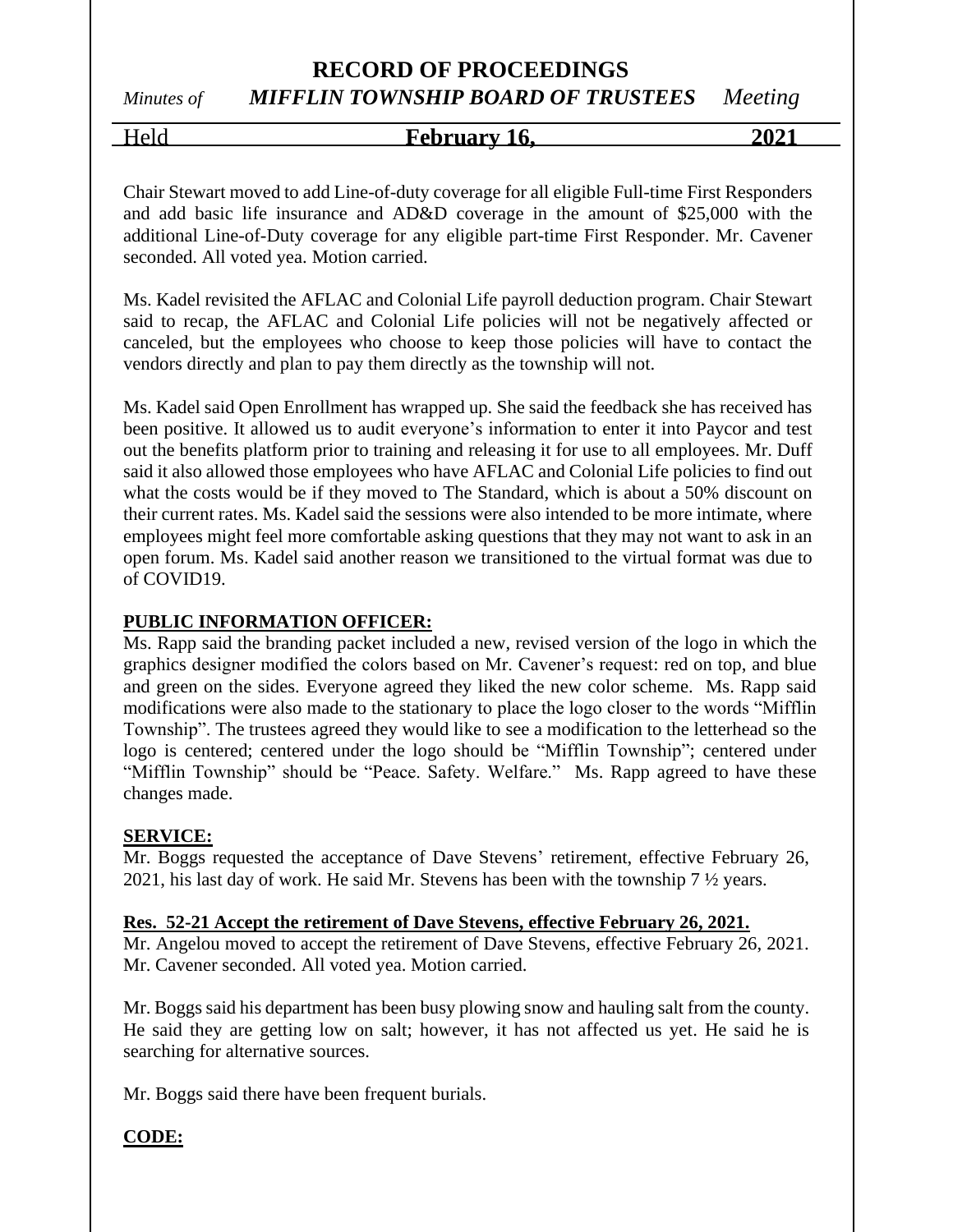# **RECORD OF PROCEEDINGS**

# *Minutes of MIFFLIN TOWNSHIP BOARD OF TRUSTEES Meeting*

Held **February 16, 2021**

Mr. Boggs said his department is working on a couple properties with code violations. One may require a dumpster for clean-up.

Mr. Boggs said he was contacted by Franklin Co. Public Health regarding surplus grant money available to be used for a Tire Drive to be held in front of the police station on the tentative date of March  $20<sup>th</sup>$ .

Administrator White said she was contacted by Taylor Greely of Rumpke notifying her that they are running one day behind on trash pickup. She said Ms. Rapp has posted this on the website and social media.

### **POLICE:**

Chief Phillips provided the following updates:

- Officer Briggs was injured on the job on February  $6<sup>th</sup>$ . He was transported with minor injuries but released a few hours later and is back to work.
- The department completed bi-annual CPR that included the annual Narcan and firstaid training on February 10<sup>th</sup>.
- Chief Phillips said the State of Ohio is requiring new chiefs to attend Chiefs training. She is scheduled for March  $1 - 5$ , 2021 at the training academy. She will absent from the March 1<sup>st</sup>, trustees meeting because of this.

There was discussion as to when Chief Phillips will receive her badge pinning ceremony. Mr. Cavener and Chief Phillips agreed to select a date.

Mr. Cavener asked Chief Phillips how many hours the two part-time officers work that are ineligible for the Line-of-Duty coverage. Chief Phillips replied the two officers work a couple days a week which average  $16 - 24$  hours a week. She said another officer works about 24 hours per month.

#### **FIRE DIVISION:**

Chief Kauser said the State of Ohio has approved the township to operate a COVID19 vaccination center. He said we have been put in the queue to receive the vaccine medication.

Chair Stewart requested Ms. Rapp to send the press release to Chief Kauser and Assistant Chief Dunlevy. She said she would like the press release to go out tomorrow morning. Ms. Rapp agreed to do so. Chair Stewart asked Ms. Rapp to ensure it includes the unincorporated areas of Mifflin Township. Ms. Rapp agreed to do this also.

Chair Stewart congratulated Chief Kauser on the accomplishment of becoming an approved vaccination center. She said she understands the registration will be handled through the Ohio Department of Health's software; no walk-ins will be permitted; everyone must have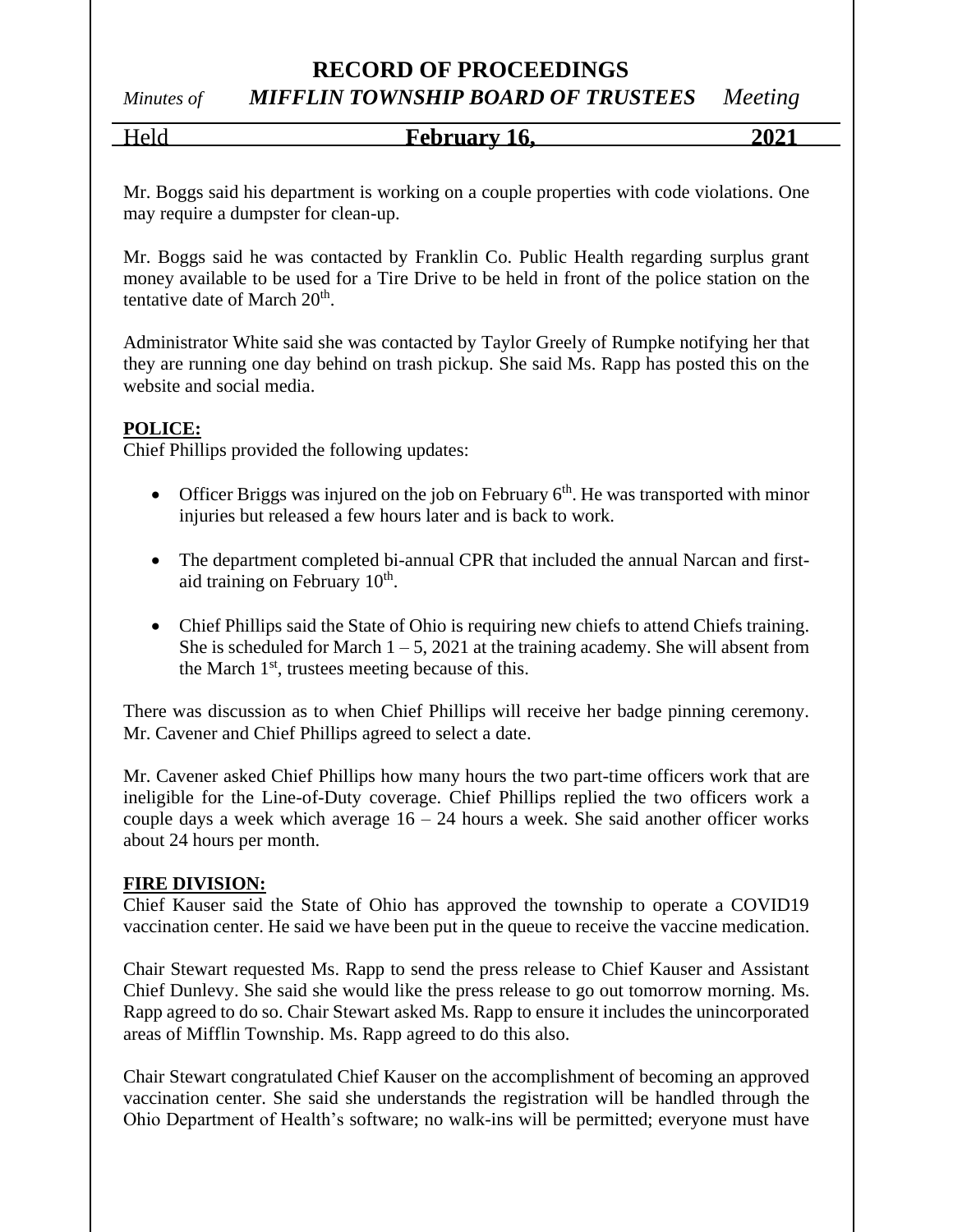# **RECORD OF PROCEEDINGS** *Minutes of MIFFLIN TOWNSHIP BOARD OF TRUSTEES Meeting*

# Held **February 16, 2021**

an appointment. She said the public is not to call the township office nor come to the township office to make an appoint. Chief Kauser said those details are correct.

Mr. Cavener and Mr. Angelou congratulated Chief Kauser also. Mr. Angelou said this is a good example of what can be accomplished when the community comes together and gets the job done. Chair Stewart said it is a big deal and to her knowledge we are the first vaccination center in the area. Chief Kauser thanked Assistant Chief Dunlevy and the rest of his staff for getting this done. He said it is a way to give back to the community in a way that is different than what they do every day. He said they are excited to get started.

Chief Kauser said that mid-way through the pandemic, hospitals and fire departments were facing staffing challenges. He said there was an initiative across the region to extend special duty provisions for the medics during the balance of the pandemic. He said state legislature adjusted the law to allow public employees to work special duty under certain parameters like this; a declared pandemic, disaster or other purposes approved by the State. He said the scope is the same as what a paramedic currently performs, and it would require the medical director's approval. He said the final review of the Memorandum of Understanding (MOU) for these services was done by Marc Fishel, our legal counsel.

Chief Kauser requested approval of the Mifflin Township Division of Fire to extend special duty provisions to a hospital such as Mt. Carmel Hospital during the duration of the declared pandemic. Chief Kauser said the hospital would put out a coordinated request one to two weeks ahead of time. He said this is voluntary overtime for our paramedic firefighters if they choose to work a shift or two. He said we are one of a dozen fire departments that have made provisions for the support if needed.

Administrator White asked about the township's liability since it will be paying the overtime. Chief Kauser said it is no different than working special duty for a school. He said the reason we do not have staff on the payroll of those institutions is because they are operating in uniform under our authority under our rules, policies, and protocols.

Mr. Duff asked if we will be billing the hospital. Chief Kauser said we will be billing the contracted rate which includes all the expenses related to an overtime cost, such a pension, workers' compensation, etc. Mr. Duff requested the paramedics working this special duty to receive the vaccination for the safety of our personnel. Chief Kauser said he believes this is a requirement of the hospital, along with other vaccinations.

# **Res. 53-21 Approve the Division of Fire staff to supplement Mt. Carmel East Emergency Room under the guidelines of the MOU which has been evaluated by legal counsel.**

Chair Stewart moved to approve the staff to supplement Mt. Carmel East Emergency Room under the guidelines of the MOU which has been evaluated by legal counsel. Seconded by Mr. Angelou. All voted yea. Motion carried.